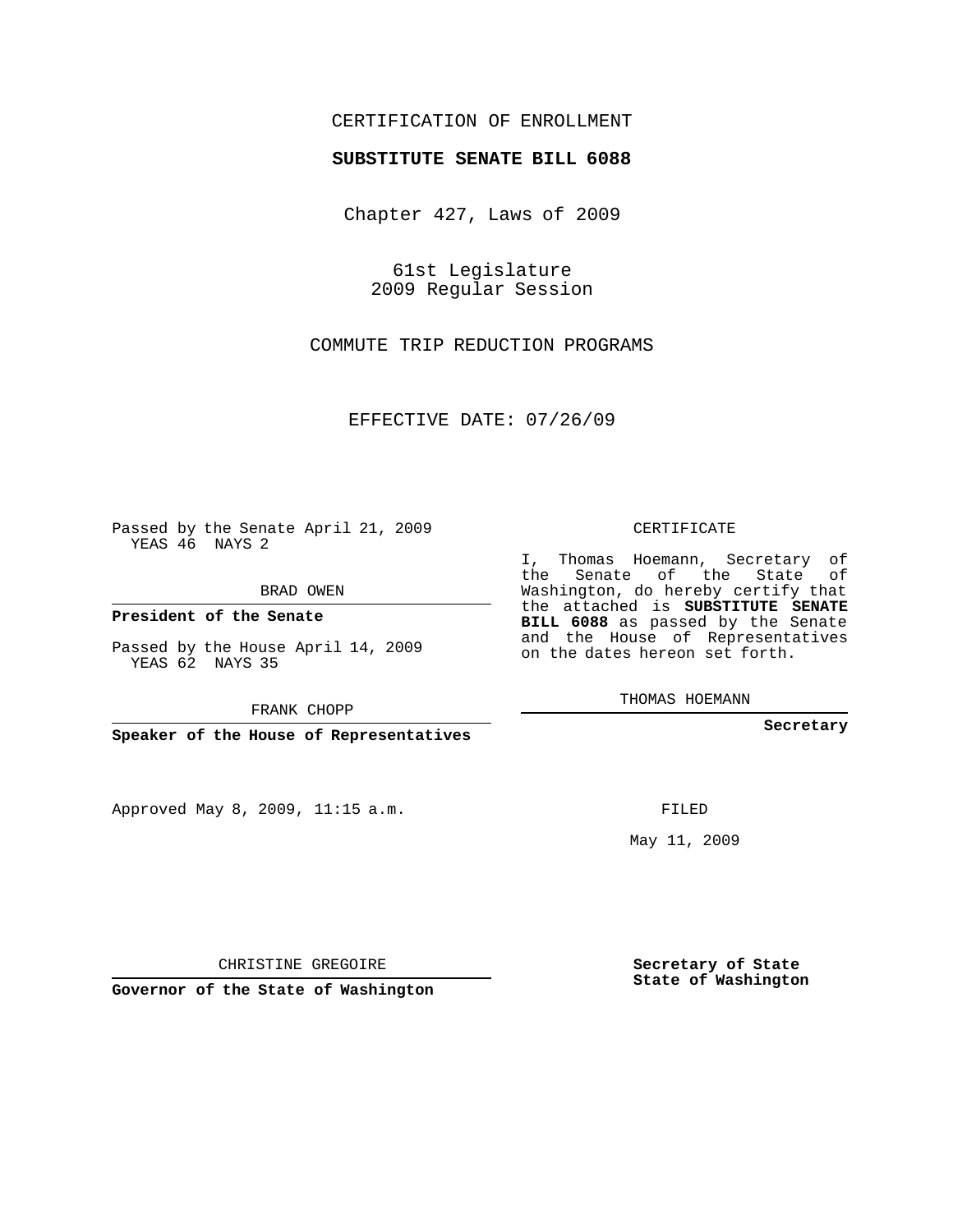## **SUBSTITUTE SENATE BILL 6088** \_\_\_\_\_\_\_\_\_\_\_\_\_\_\_\_\_\_\_\_\_\_\_\_\_\_\_\_\_\_\_\_\_\_\_\_\_\_\_\_\_\_\_\_\_

\_\_\_\_\_\_\_\_\_\_\_\_\_\_\_\_\_\_\_\_\_\_\_\_\_\_\_\_\_\_\_\_\_\_\_\_\_\_\_\_\_\_\_\_\_

AS AMENDED BY THE HOUSE

Passed Legislature - 2009 Regular Session

## **State of Washington 61st Legislature 2009 Regular Session**

**By** Senate Transportation (originally sponsored by Senators Fraser, Swecker, Haugen, Eide, Marr, Sheldon, Berkey, Benton, and Shin)

READ FIRST TIME 03/02/09.

1 AN ACT Relating to commute trip reduction for state agencies; 2 amending RCW 70.94.541, 70.94.547, and 70.94.551; and creating a new 3 section.

4 BE IT ENACTED BY THE LEGISLATURE OF THE STATE OF WASHINGTON:

 5 **Sec. 1.** RCW 70.94.541 and 2006 c 329 s 8 are each amended to read 6 as follows:

 7 (1) The department of transportation shall provide staff support to 8 the commute trip reduction board in carrying out the requirements of 9 RCW 70.94.537.

 (2) The department of transportation shall provide technical assistance to regional transportation planning organizations, counties, 12 cities,  $((and))$  towns,  $((the-dependent-of-general-addimisation,$ 13 other)) state agencies<sub>1</sub> as defined in RCW 40.06.010, and other employers in developing and implementing commute trip reduction plans and programs. The technical assistance shall include: (a) Guidance in single measurement methodology and practice to be used in determining progress in attaining plan goals; (b) developing model plans and programs appropriate to different situations; and (c) providing consistent training and informational materials for the implementation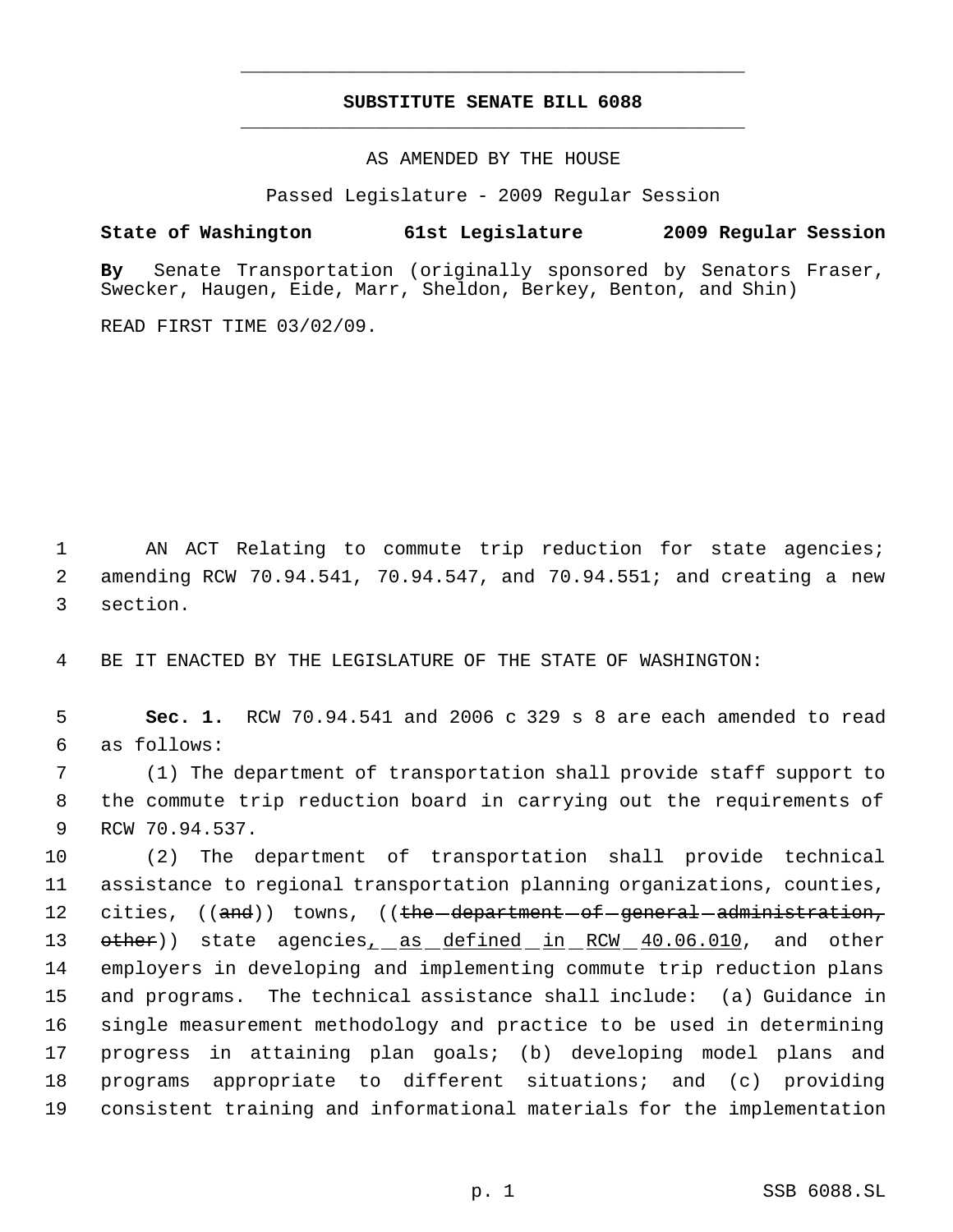of commute trip reduction programs. Model plans and programs, training, and informational materials shall be developed in cooperation with representatives of regional transportation planning organizations, local governments, transit agencies, and employers.

 (3) In carrying out this section the department of transportation may contract with statewide associations representing cities, towns, and counties to assist cities, towns, and counties in implementing commute trip reduction plans and programs.

 **Sec. 2.** RCW 70.94.547 and 2006 c 329 s 10 are each amended to read as follows:

 The legislature hereby recognizes the state's crucial leadership role in establishing and implementing effective commute trip reduction programs. Therefore, it is the policy of the state that the department 14 of ((general administration)) transportation and other state agencies, including institutions of higher education, shall aggressively develop substantive programs to reduce commute trips by state employees. Implementation of these programs will reduce energy consumption, congestion in urban areas, and air and water pollution associated with automobile travel.

 **Sec. 3.** RCW 70.94.551 and 2006 c 329 s 11 are each amended to read as follows:

22 (1) The ((director)) secretary of the department of ((general 23 administration)) transportation may coordinate an interagency board or 24 other interested parties for the purpose of developing policies or guidelines that promote consistency among state agency commute trip 26 reduction programs required by RCW 70.94.527 and 70.94.531 or developed under the joint comprehensive commute trip reduction plan described in 28 this section. The board shall include representatives of the 29 departments of transportation, <u>general administration,</u> ecology, and community, trade, and economic development and such other departments 31 and interested groups as the ((director)) secretary of the department 32 of ((general administration)) transportation determines to be necessary. Policies and guidelines shall be applicable to all state agencies including but not limited to policies and guidelines regarding parking and parking charges, employee incentives for commuting by other than single-occupant automobiles, flexible and alternative work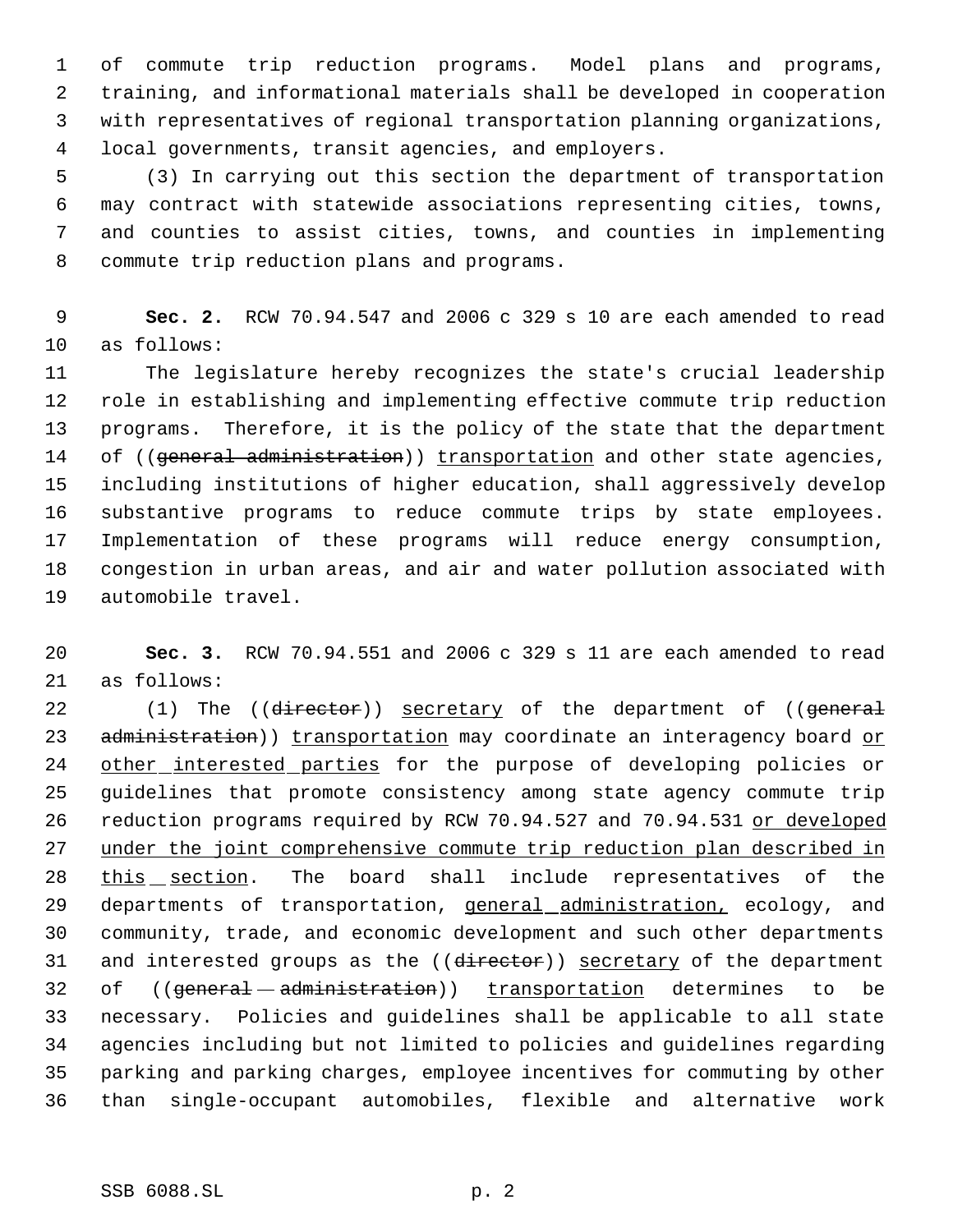schedules, alternative worksites, and the use of state-owned vehicles for car and van pools and guaranteed rides home. The policies and guidelines shall also consider the costs and benefits to state agencies of achieving commute trip reductions and consider mechanisms for funding state agency commute trip reduction programs.

 (2) State agencies sharing a common location in affected urban growth areas where the total number of state employees is one hundred 8 or more shall, with assistance from the department of ((general 9 administration)) transportation, develop and implement a joint commute 10 trip reduction program. The worksite ((shall)) must be treated as specified in RCW 70.94.531 and 70.94.534.

12 (3) The department of transportation shall develop a joint 13 comprehensive commute trip reduction plan for all state agencies, including institutions of higher education, located in the Olympia, 15 Lacey, and Tumwater urban growth areas.

 (a) In developing the joint comprehensive commute trip reduction 17 plan, the department of transportation shall work with applicable state 18 agencies, including institutions of higher education, and shall collaborate with the following entities: Local jurisdictions; regional 20 transportation planning organizations as described in chapter 47.80 RCW; transit agencies, including regional transit authorities as described in chapter 81.112 RCW and transit agencies that serve areas 23 within twenty- five miles of the Olympia, Lacey, or Tumwater urban 24 growth areas; and the capitol campus design advisory committee established in RCW 43.34.080.

 (b) The joint comprehensive commute trip reduction plan must build 27 on existing commute trip reduction programs and policies. At a 28 minimum, the joint comprehensive commute trip reduction plan must include strategies for telework and flexible work schedules, parking management, and consideration of the impacts of worksite location and design on multimodal transportation options.

 (c) The joint comprehensive commute trip reduction plan must include performance measures and reporting methods and requirements.

 (d) The joint comprehensive commute trip reduction plan may include strategies to accommodate differences in worksite size and location.

 (e) The joint comprehensive commute trip reduction plan must be consistent with jurisdictional and regional transportation, land use,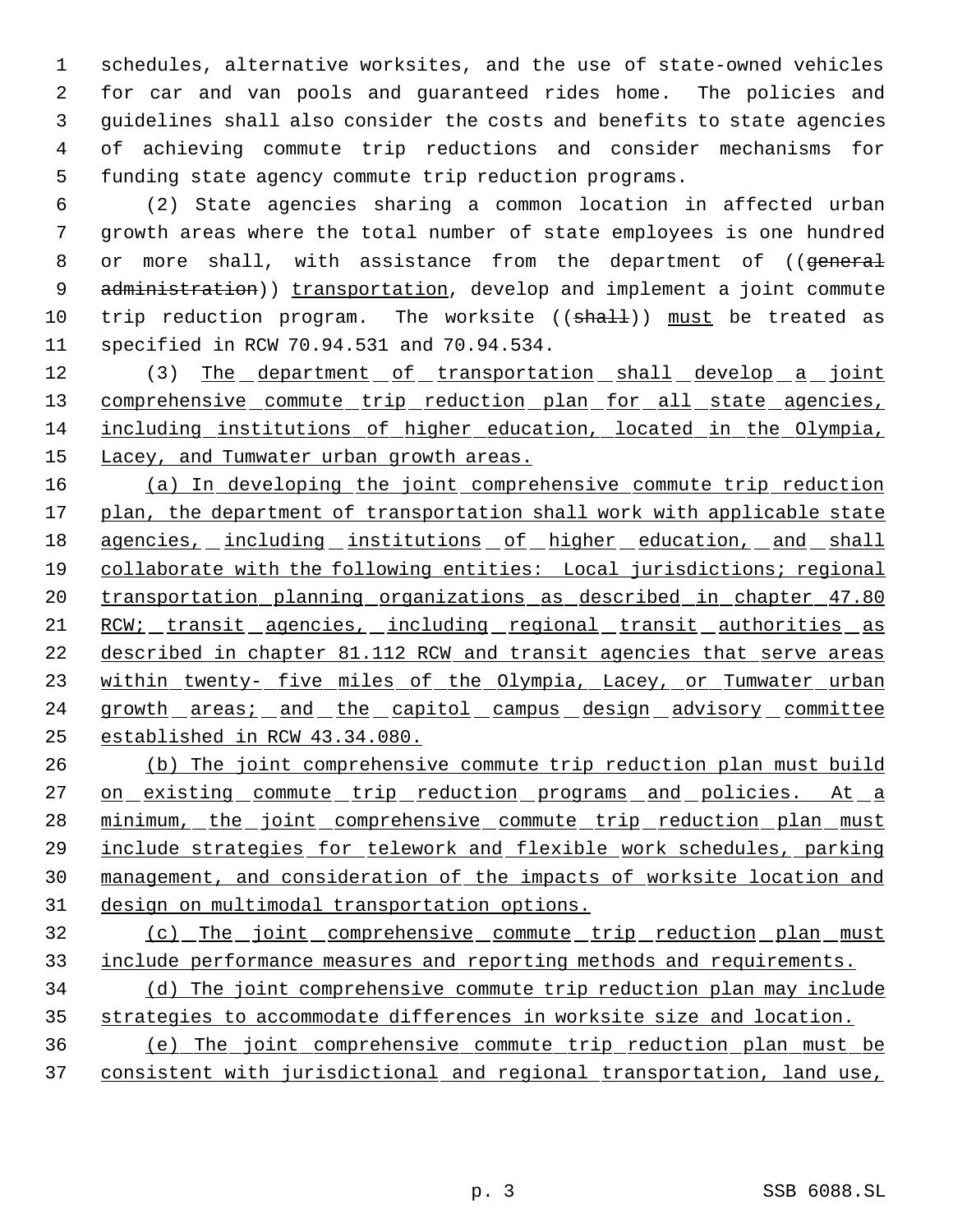1 and commute trip reduction plans, the state six-year facilities plan,

and the master plan for the capitol of the state of Washington.

 (f) Not more than ninety days after the adoption of the joint 4 comprehensive commute trip reduction plan, state agencies within the 5 three urban growth areas must implement a commute trip reduction program consistent with the objectives and strategies of the joint comprehensive commute trip reduction plan.

8 (4) The department of ((general -administration)) transportation shall review the initial commute trip reduction program of each state agency subject to the commute trip reduction plan for state agencies to determine if the program is likely to meet the applicable commute trip reduction goals and notify the agency of any deficiencies. If it is found that the program is not likely to meet the applicable commute 14 trip reduction goals, the department of ((general administration)) 15 transportation will work with the agency to modify the program as necessary.

 $((+4))$  (5) Each state agency implementing a commute trip reduction plan shall report at least once per year to its agency director on the performance of the agency's commute trip reduction program as part of the agency's quality management, accountability, and performance system as defined by RCW 43.17.385. The reports shall assess the performance of the program, progress toward state goals established under RCW 70.94.537, and recommendations for improving the program.

 (( $(5)$ )) (6) The department of ((general administration)) 25 transportation shall review the agency performance reports defined in 26 subsection  $((+4))$  (5) of this section and submit a biennial report for state agencies subject to this chapter to the governor and incorporate the report in the commute trip reduction board report to the legislature as directed in RCW 70.94.537(6). The report shall include, but is not limited to, an evaluation of the most recent measurement results, progress toward state goals established under RCW 70.94.537, and recommendations for improving the performance of state agency commute trip reduction programs. The information shall be reported in a form established by the commute trip reduction board.

 NEW SECTION. **Sec. 4.** If specific funding for the purposes of this act, referencing this act by bill or chapter number, is not provided by